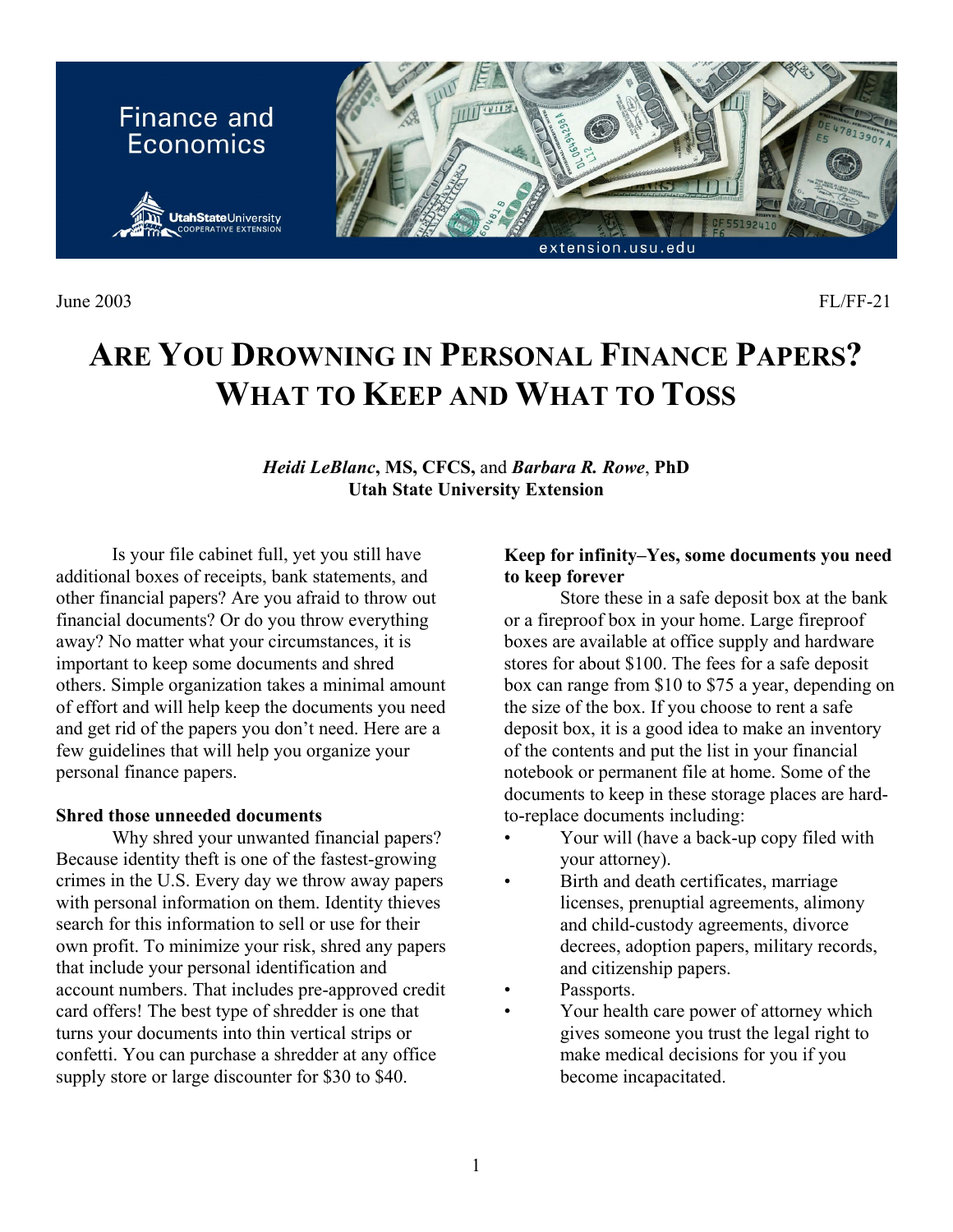- Copies of your IRA,  $401(k)$  and other retirement account participation plans. These forms determine what happens to the money in these accounts when you die, not your will. If you haven't kept copies of the forms that name your plan beneficiaries, contact your retirement plan custodians and they will send you copies. Keep your beneficiary names and addresses current.
- All current insurance policies: home, health, disability, and auto.
- Deeds, property titles, mortgages, stock and bond certificates, and employment contracts.

# **Long-term files–Keep these documents for at least 7 years**

Store these documents in a file cabinet at home or in multiple file boxes:

- Income tax returns (state and federal) with all supporting documentation. Supporting documents include receipts for business expenses, charitable contributions, casualty losses, and cancelled checks for any other tax-deductible expense. Usually tax returns will be audited within 3 years. In some instances an audit may be held 6 years after the return is filed. Therefore it is wise to keep tax returns and all supporting papers for the last seven years. If you haven't kept copies of your recent federal tax returns, you may want to buy copies from the IRS. Tax returns often contain information about earnings and assets that you may need at some time. To obtain tax forms, send form 4506, "Request for Copy or Transcript of Tax Form" to the Internal Revenue Service, P.O. Box 9941, Photocopy Unit, Stop 6734, Ogden, UT 84409. The cost, currently, is \$23. for one year's return.
- Wage/salary records and annual payroll check stubs.
- Cancelled checks or bank statements.
- Savings account records.
- Monthly statements including information from the bank, brokers, mutual funds, 401(k) and other retirement plans, individual

retirement accounts (IRAs), Roth IRAs, and 529 college savings plans. Staple multi-page documents to keep them together in the file.

- Automobile, truck, and farm machinery titles. When you sell, give the maintenance records to the new owner.
- Guarantees and warranties. Write the date and place of purchase on the guarantee or warranty. Keep records of the type and date of all repairs.
- Keep documents showing the dates and cost of improvements to your home. These records can help in the case of a dispute over damage from flood, fire, or other disasters and can help the insurance company cover your losses.

## **Short term storage–0 to 3 years**

Store these documents in a file cabinet or file box:

- Papers that confirm the selling or buying of stocks, bonds, etc. Discard quarterly statements once you receive the year end statement.
- Pay stubs. Keep monthly stubs to match your year-end statement. Then you may shred the stubs. Keep the year end stubs for at least three years.
- Credit card statements if they list taxdeductible expenses or charitable gifts. Keep those with your tax papers. If not, shred at the end of the year.
- Utility and telephone bills. You may shred as soon as they are paid, or keep them for financial records. When selling or renting property, tenants may want to review recent utility bills to determine what they will be paying.
- ATM receipts/deposit slips. As soon as they appear on the bank statement, shred.
- Medical bills. Hang onto these for a year in case you have a dispute over a reimbursement or are billed for something already paid. Shred unless they support a tax deduction, in which case, file with your tax documents.